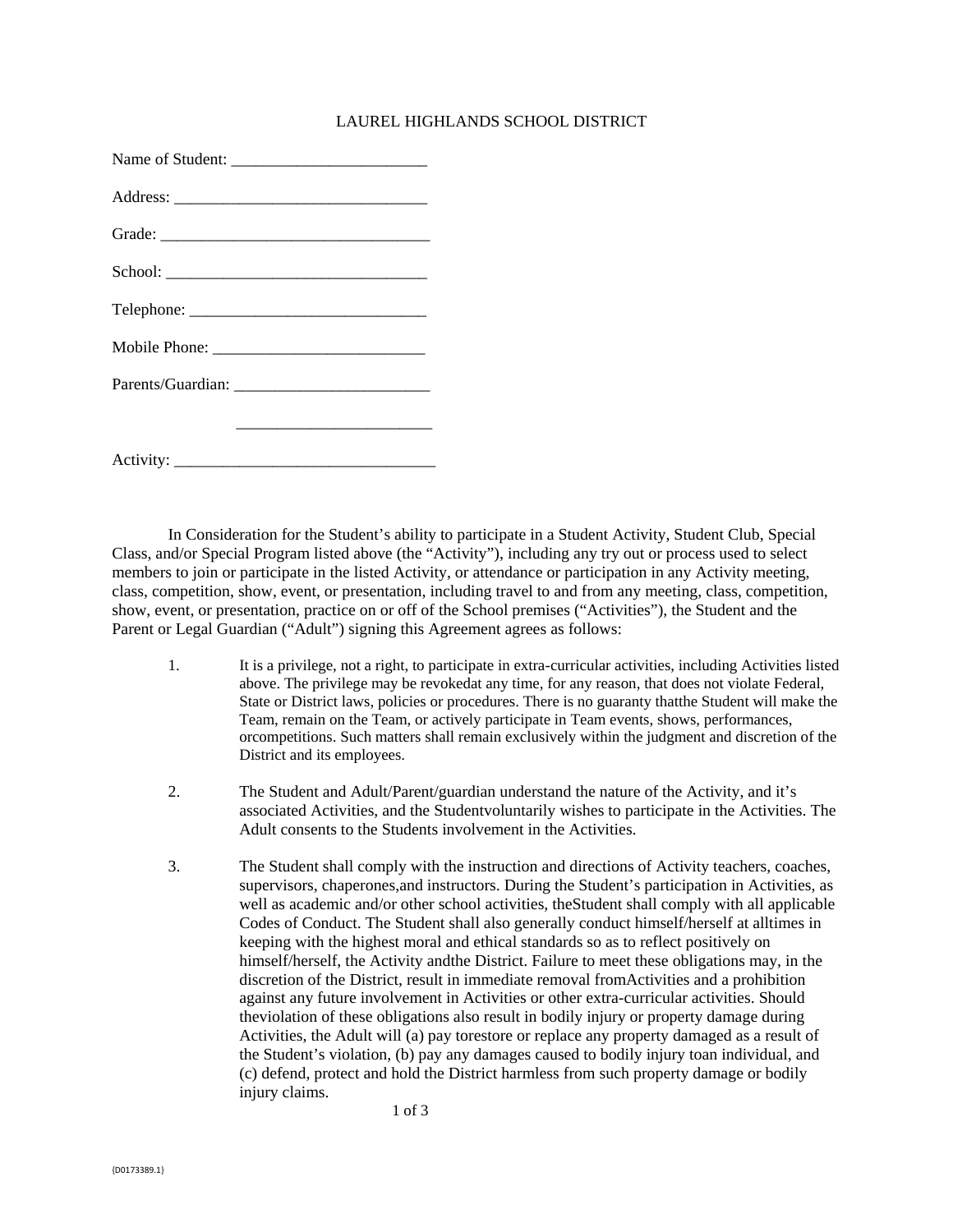- 4. Participation in Activities might result in injuries, potentially including serious or life threatening injuries or death.Injuries might arise from the Student's actions or inactions, the actions or inactions of another Student or participant inActivities, or the actual or alleged failure by District employees, agents or volunteers to adequately coach, train, instruct, orsupervise Activities or the actions of outside third parties. Injuries might also arise from an actual or alleged failure to properly maintain, use, repair, or replacephysical facilities or equipment available for Activities. All such risks are deemed to be inherent to the Student's Participation in activities. By this Agreement, the Student and Adult are deemed to fully assume all such risks and, inconsideration for the right of the Student to participate in Activities, understand and agree that to the fullest extent allowedby law they are waiving and releasing any potential future claim they might otherwise have been able assert against the District, orany Board Member, employee, agent or volunteer of the District ("Released Parties") by or on behalf of the Student or any parent,administrator, executor, trustee, guardian, assignee or family member.
- 5. If the Student believes that an unsafe condition or circumstance exists, or otherwise feels or believes that continuedparticipation in Activities might present a risk of Injury, the Student will immediately discontinue further participation inActivities, notify School personnel of the Student's belief, and notify a parent or guardian of the Student's belief. Any parent orguardian of the Student shall, thereafter, not allow the Student to participate in Activities until the unsafe condition orcircumstance is remedied, with any question or concern regarding the alleged existence of the unsafe condition or circumstanceaddressed to their satisfaction.
- 6. Emergency medical information regarding the Student is on file with the District and is current. The Adult agrees toprovide updated medical information during the course of the Student's participation in Activities. If an injury or medicalemergency occurs during Activities, District employees, agents or volunteers have my express permission to administrator or toauthorize the administration of urgent or emergency care, including the transportation of the Student to an urgent care oremergency care provider. In such circumstances, notice to me and/or the Emergency Contact of the injury or medical emergencymay be delayed. Therefore, any urgent or emergency care provider has my express authority to conduct diagnostic or anestheticprocedures, and/or to provide medical care or treatment (including surgery), as they may deem reasonable or necessary under allexisting circumstances. All costs and expenses associated with such care are solely my responsibility.
- 7. Employees, agents or volunteers of the District, members of the press or media, or other persons who may attend orparticipate in Activities, may photograph, videotape, or take statements from the Student. Such photographs, videotapes,recordings, or written statements may be published or reproduced in a manner showing the Student's name, face, likeness, voice,thoughts, beliefs, or appearance to third parties, including, without limitation, webcasts, television, motion pictures, films,newspapers, yearbooks, and magazines. Such published or reproduced items, whether or not for a profit, may be used for security,training, advertising, news, publicity, promotional, informational, or any other lawful purpose. I hereby authorize and consent toany such publications or reproductions, without compensation, and without reservation or limitation.
- 8. This Agreement shall be governed by the laws of the Commonwealth of Pennsylvania. This Agreement is to be broadly construed toenforce the purposes and agreements set forth above, and shall not be construed against the Released Parties solely on the basisthat this Agreement was drafted by the District. If any part of this Agreement is deemed invalid or ineffective, all other provisionsshall remain in force. No oral modification of this Agreement, or alleged change or modification of its terms by subsequentconduct or oral statements, is allowed. This Agreement contains the sole and exclusive understanding of the parties, with no otherrepresentation relied upon by the Adult or Student in determining whether to execute this Agreement or in agreeing to participatein Activities.